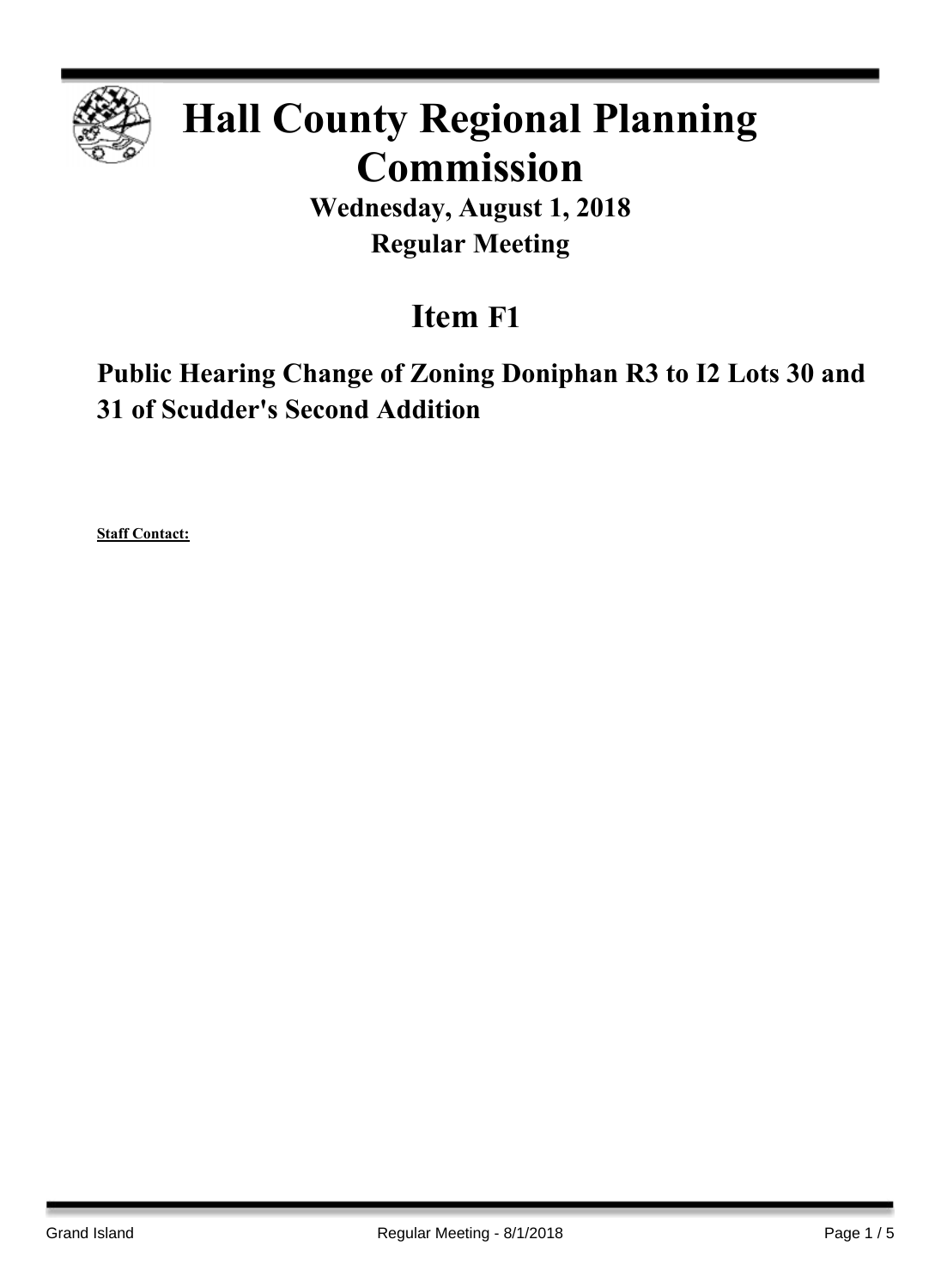#### **Agenda Item #5**

#### **PLANNING DIRECTOR RECOMMENDATION TO REGIONAL PLANNING COMMISSION:**

June 25, 2018

**SUBJECT:** *Zoning Change* (C-23-2018D)

**PROPOSAL:** This application includes approximately 2 lots at the south of Cedar Street east of York Street.. The property is located within the Village of Doniphan.

The applicant is requesting that the zoning on this property be changed from R3 Multiple Family Residential to I2 – Heavy Industrial. The stated purpose of this rezoning is to allow the applicant to build a commercial storage building.

| <b>OVERVIEW:</b>                    |                                                                                                                                          |
|-------------------------------------|------------------------------------------------------------------------------------------------------------------------------------------|
| <b>Site Analysis</b>                |                                                                                                                                          |
| Current zoning designation:         | R3-Multiple Family Residential,                                                                                                          |
| Permitted and conditional uses:     | R3 - Agricultural uses, a variety of residential uses<br>at a density of up to 1 unit per 3000 square feet of<br>property.               |
| Comprehensive Plan Designation:     | Designated for residential purposes but the<br>adjacent property immediately to the north and east<br>are both designated for Industrial |
| Existing land uses.                 | Vacant property                                                                                                                          |
| <b>Adjacent Properties Analysis</b> |                                                                                                                                          |
| Current zoning designations:        | <b>North:</b> TA-Transitional Agriculture and I-2 Heavy<br>Industrial                                                                    |
|                                     | <b>East: TA-Transitional Agriculture.</b>                                                                                                |
|                                     | <b>South and West: R3-Multiple Family Residential</b>                                                                                    |
| Permitted and conditional uses:     | TA- Agricultural uses, recreational uses and                                                                                             |
|                                     | residential uses at a density of 1 unit per 20 acres.                                                                                    |
| Comprehensive Plan Designation:     | <b>North and East Industrial</b>                                                                                                         |
|                                     | South and West: Residential                                                                                                              |
| <b>Existing land uses:</b>          | <b>North: Agricultural and Industrial Truck Parking</b>                                                                                  |
|                                     | <b>East: Agricultural</b>                                                                                                                |
|                                     | <b>South and West: Residential</b>                                                                                                       |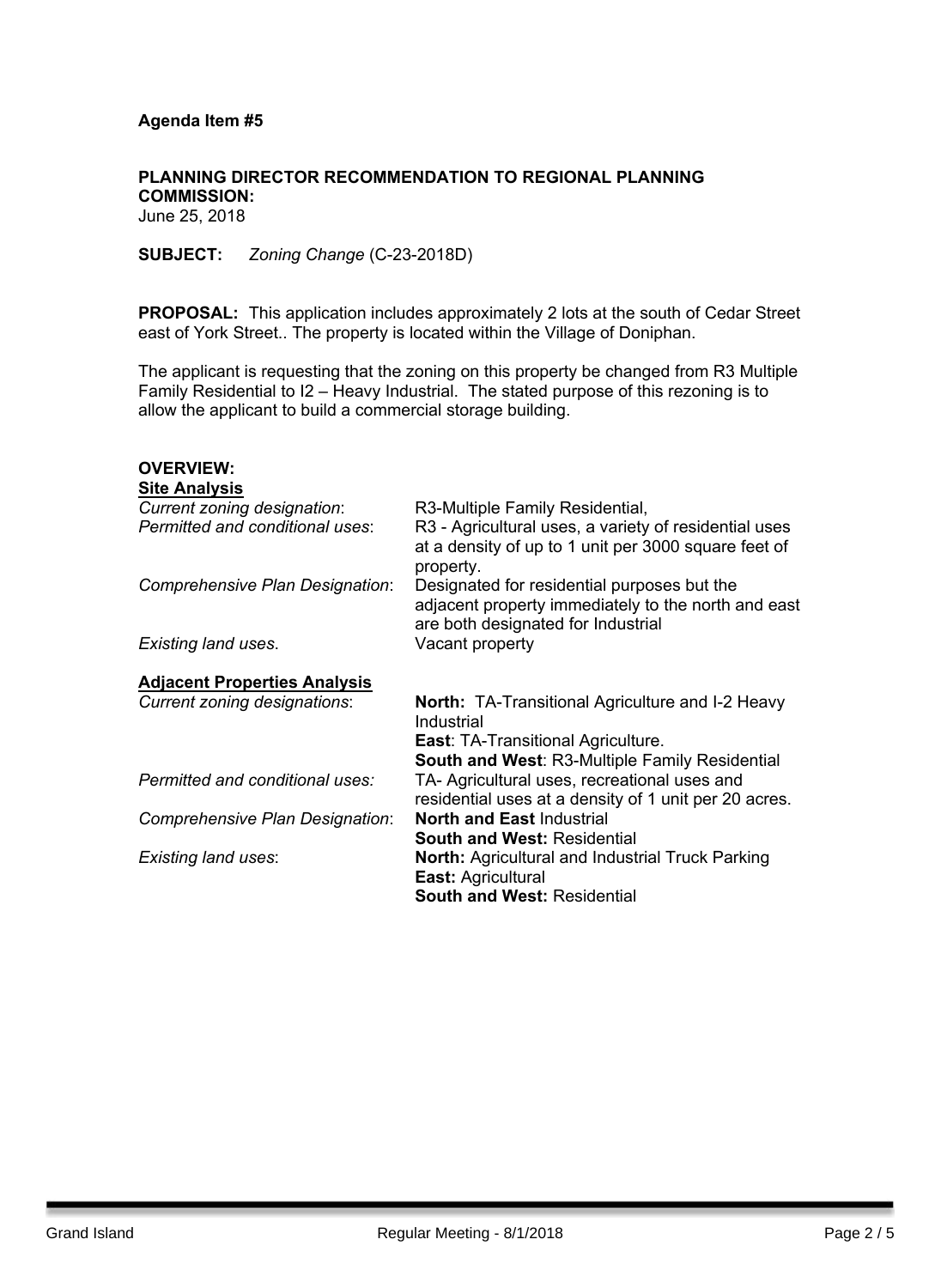#### **EVALUATION:**

#### **Positive Implications**:

- *Will provide for additional industrial space near Doniphan:* Doniphan has been struggling to find property that could be developed for industrial uses over the past several years.
- *Property is immediately adjacent to property already being used for Industrial purposes and next to property that is planned for Industrial uses.*
- *Increases Development within the Village Limits without Increasing any Strain on the Doniphan Sewer System.* At the present time Doniphan is severely limited in the amount of increase they can allow within their sewer treatment plant. This is a constraining factor for community growth. The proposed use for this property would not negatively impact the sewer treatment facilities.
- *Monetary benefit to the applicant:* The applicant will be able to develop the property as proposed if the rezoning is permitted.

#### **Negative Implications**:

 *Could negatively impact existing residential properties.* This does encroach with Industrial uses adjacent to the residential. This type of transition was anticipated to the east of this property however. The house to the immediate west faces onto York Street so will back on to this property. Cedar Street is platted but has not been built along the north side of the subject property.

#### **RECOMMENDATION:**

That the Regional Planning Commission recommend that the Village of Doniphan rezone this site from R3 Multiple Family Residential to I2 – Heavy Industrial.

Chad Nabity AICP, Planning Director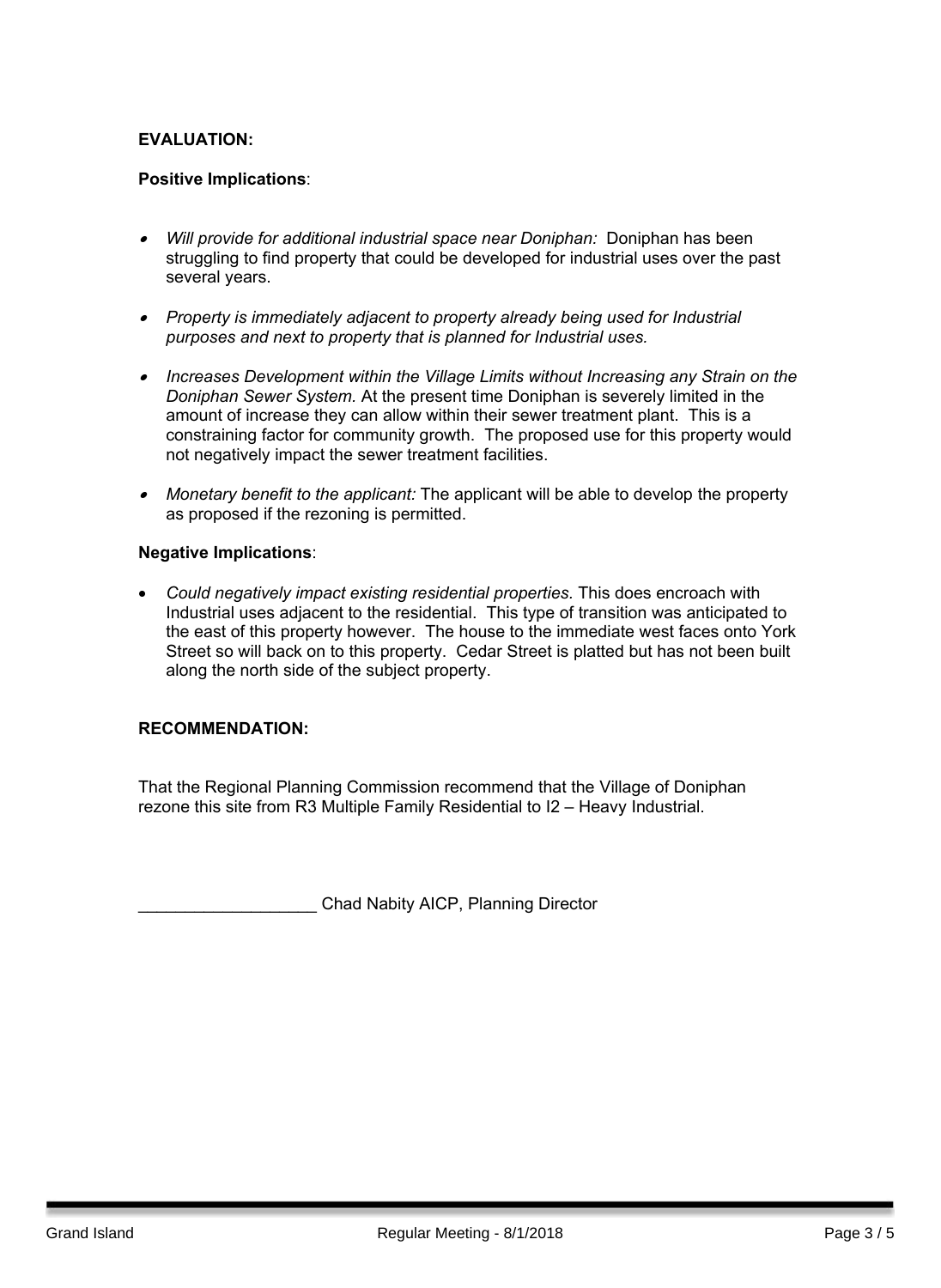